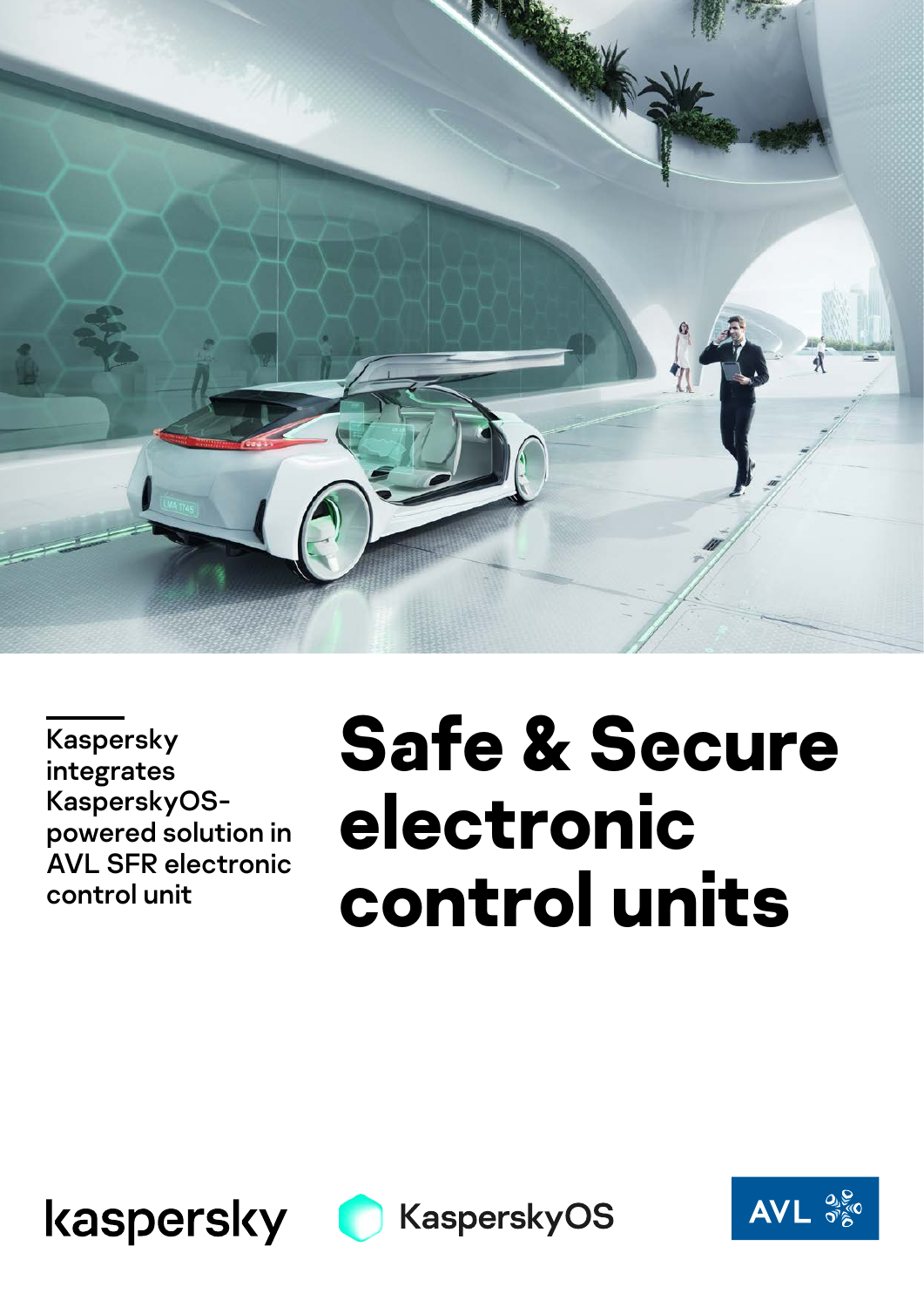"When it comes to cars with autonomous driving features, the safety of drivers, passengers and pedestrians is top priority. The integrated KasperskyOS security module blocks attempts to intercept system control via undeclared code functions or malicious third-party applications. Partnering with AVL SFR has been a pleasure, and we're proud to have collaborated on creating a system that ensures both functional and cyber security."

#### **Grigory Sizov,**

Head of KasperskyOS Business Development

"The complex functions performed by highperformance controllers like Ajunic must be protected at the operating system level. The integration with KasperskyOS ensures a proper level of trust in the security, availability, confidentiality and reliability of control channels."

#### **Dirk Geyer,**

Head of Segment Safety & Security, AVL Software & Functions GmbH

## Cybersecurity done right

Modern vehicles are essentially smart computers on wheels. They help drivers park, maintain a safe distance in traffic, plan routes based on road congestion, communicate with road infrastructure, and so much more.

But for a car to be truly smart, its digital systems need a good "brain," or electronic control unit (ECU). The safety and comfort of passengers and everyone else on the road depends on how reliable these ECUs are.

To truly protect complex automotive systems, security needs to be considered throughout the whole lifecycle of a vehicle. Protecting these systems against cyberattacks from day one is more reliable than patching vulnerabilities once they are discovered in off-the-shelf software.

## KasperskyOS and AVL SFR integration

In summer 2020, Kaspersky integrated [Kaspersky Automotive Adaptive Platform](https://os.kaspersky.com/solutions/kaspersky-automotive-adaptive-platform/), a secure automotive platform powered by KasperskyOS, in a high-performance control unit called Ajunic, which, for example, can be used for advanced driver assistance systems (ADAS). The units are developed by AVL Software and Functions GmbH (AVL SFR), a German developer and supplier of software, systems and electronic components for smart transport.

Ajunic is a flexible, customizable platform for both prototyping and batch production. It is lauded for its high performance and broad range of options for connecting various devices (camera, lidar, sensors) to the secure highperformance controller. This ECU includes powerful microcontrollers equipped with eight-core ARM processors and accelerators for processing video streams and neural network operation.



Ajunic ECU by AVL SFR

Ajunic is designed in accordance with the international standards of Functional Safety (ISO 26262), Cybersecurity (ISO 21434), and Information Security (ISO 27001), as well as the AUTOSAR international automotive consortium Adaptive Platform requirements. According to the ASIL (Automotive Safety Integrity Level) automobile risk classification system, Ajunic is intended for certification at the highest level of functional safety (ASIL D). It is built built using only qualified automotive components and is resistant to external factors, including temperature changes or vehicle vibration on the road.

The KasperskyOS technologies integrated in Ajunic protect interactions between ADAS components and prevent cybercriminals from interfering with their operation. By keeping processes fully isolated, the failure or compromise of one process will not affect any others. The flexible Kaspersky Security System blocks potentially dangerous actions by default even before they are performed.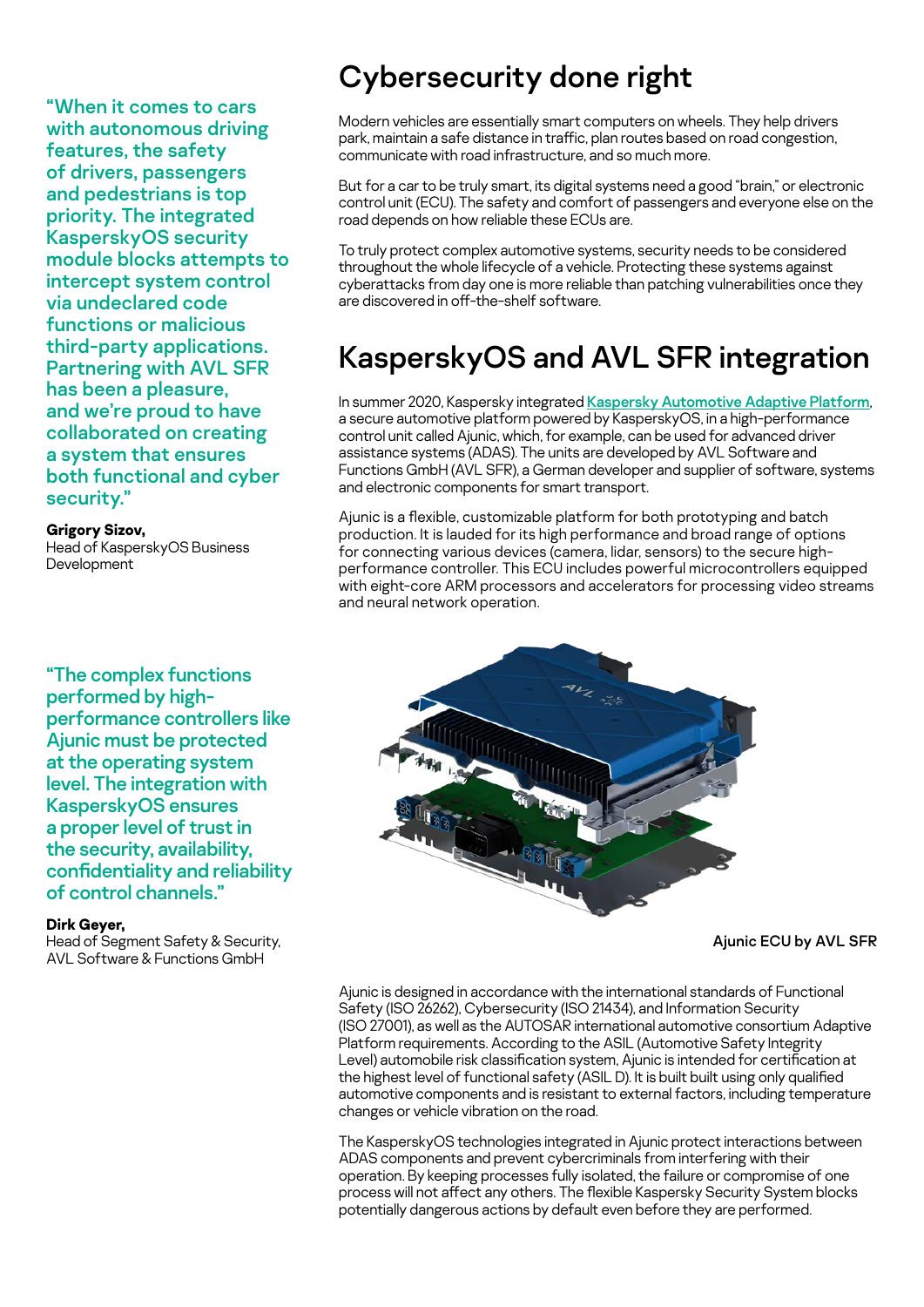The Ajunic platform with integrated Kaspersky Automotive Adaptive Platform software can be used in various scenarios. It can operate as a stand-alone ADAS module and independent source of data about the environment (Dynamic Ground Truth) thanks to its ability to process data from cameras and other sensors, internal/ external storage, data transmission inside the vehicle via CAN and Ethernet, various buses (CSI-2/RGMII/SPI) and power supply management.

### Automotive SDK

In 2020, Kaspersky joined the AUTOSAR consortium and started developing its own solution, Kaspersky Automotive Adaptive Platform. Applications on this platform comply with the AUTOSAR Adaptive Platform standard. It's used as a base for creating secure and reliable solutions for various electronic units in smart cars, including telecommunications, driver assistance systems and autopilot systems (HAD/ADAS), digital cockpit electronics assemblies, etc.

Kaspersky Automotive Adaptive Platform is designed in accordance with leading industry standards, including ISO 26262 and ASPICE.